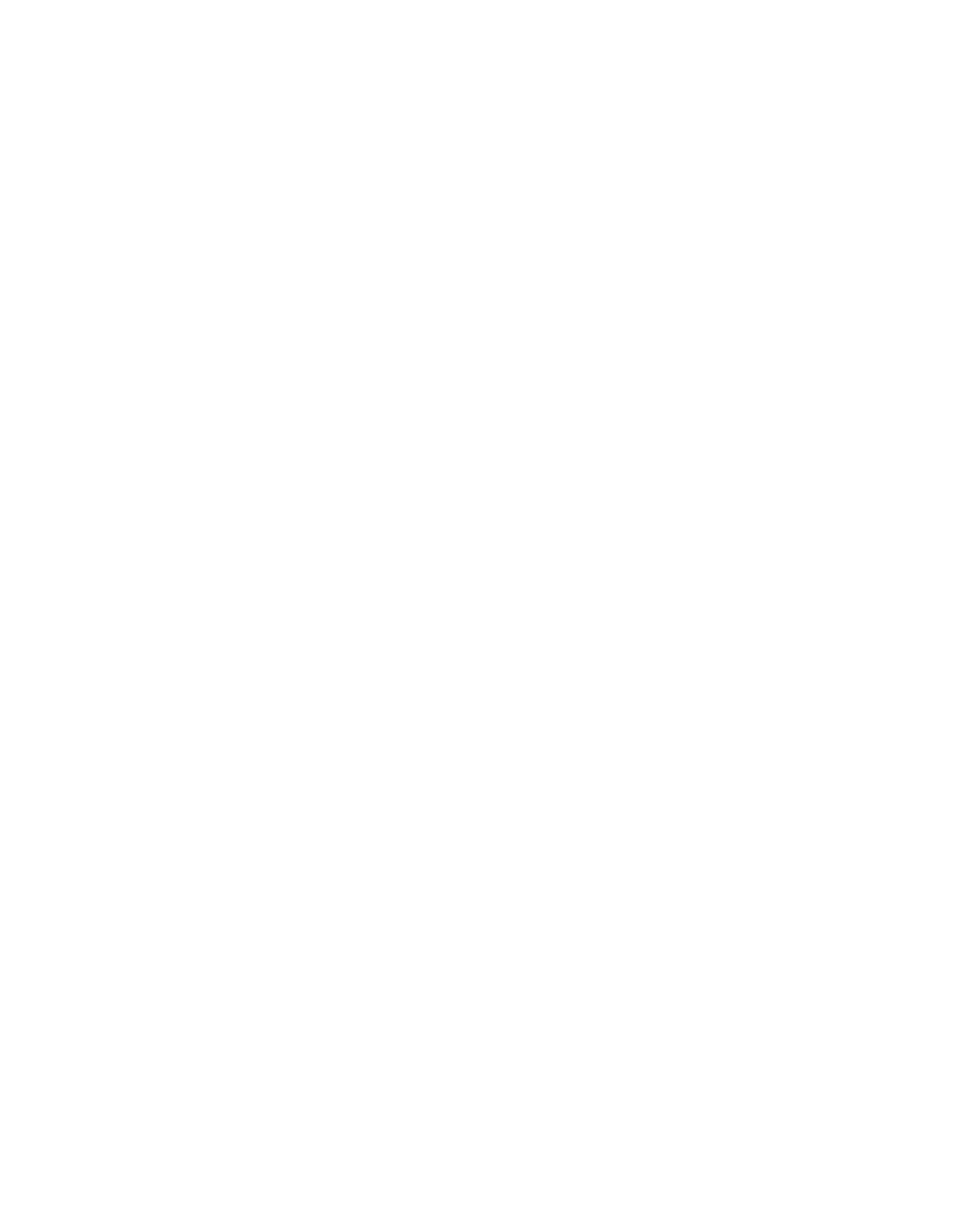# **Convention on International Trade in Endangered Species of Wild Fauna and Flora**

### **Signed at Washington, D.C., on 3 March 1973 Amended at Bonn, on 22 June 1979 Amended at Gaborone, on 30 April 1983**

The Contracting States,

 *Recognizing* that wild fauna and flora in their many beautiful and varied forms are an irreplaceable part of the natural systems of the earth which must be protected for this and the generations to come;

 *Conscious* of the ever-growing value of wild fauna and flora from aesthetic, scientific, cultural, recreational and economic points of view;

 *Recognizing* that peoples and States are and should be the best protectors of their own wild fauna and flora;

 *Recognizing*, in addition, that international co-operation is essential for the protection of certain species of wild fauna and flora against over-exploitation through international trade;

 *Convinced* of the urgency of taking appropriate measures to this end;

 *Have agreed* as follows:

### **Article I Definitions**

For the purpose of the present Convention, unless the context otherwise requires:

- (a) "Species" means any species, subspecies, or geographically separate population thereof;
- (b) "Specimen" means:
	- (i) any animal or plant, whether alive or dead;
	- (ii) in the case of an animal: for species included in Appendices I and II, any readily recognizable part or derivative thereof; and for species included in Appendix III, any readily recognizable part or derivative thereof specified in Appendix III in relation to the species; and
	- (iii) in the case of a plant: for species included in Appendix I, any readily recognizable part or derivative thereof; and for species included in Appendices II and III, any readily recognizable part or derivative thereof specified in Appendices II and III in relation to the species;
- (c) "Trade" means export, re-export, import and introduction from the sea;
- (d) "Re-export" means export of any specimen that has previously been imported;
- (e) "Introduction from the sea" means transportation into a State of specimens of any species which were taken in the marine environment not under the jurisdiction of any State;
- (f) "Scientific Authority" means a national scientific authority designated in accordance with Article IX;
- (g) "Management Authority" means a national management authority designated in accordance with Article IX;
- (h) "Party" means a State for which the present Convention has entered into force.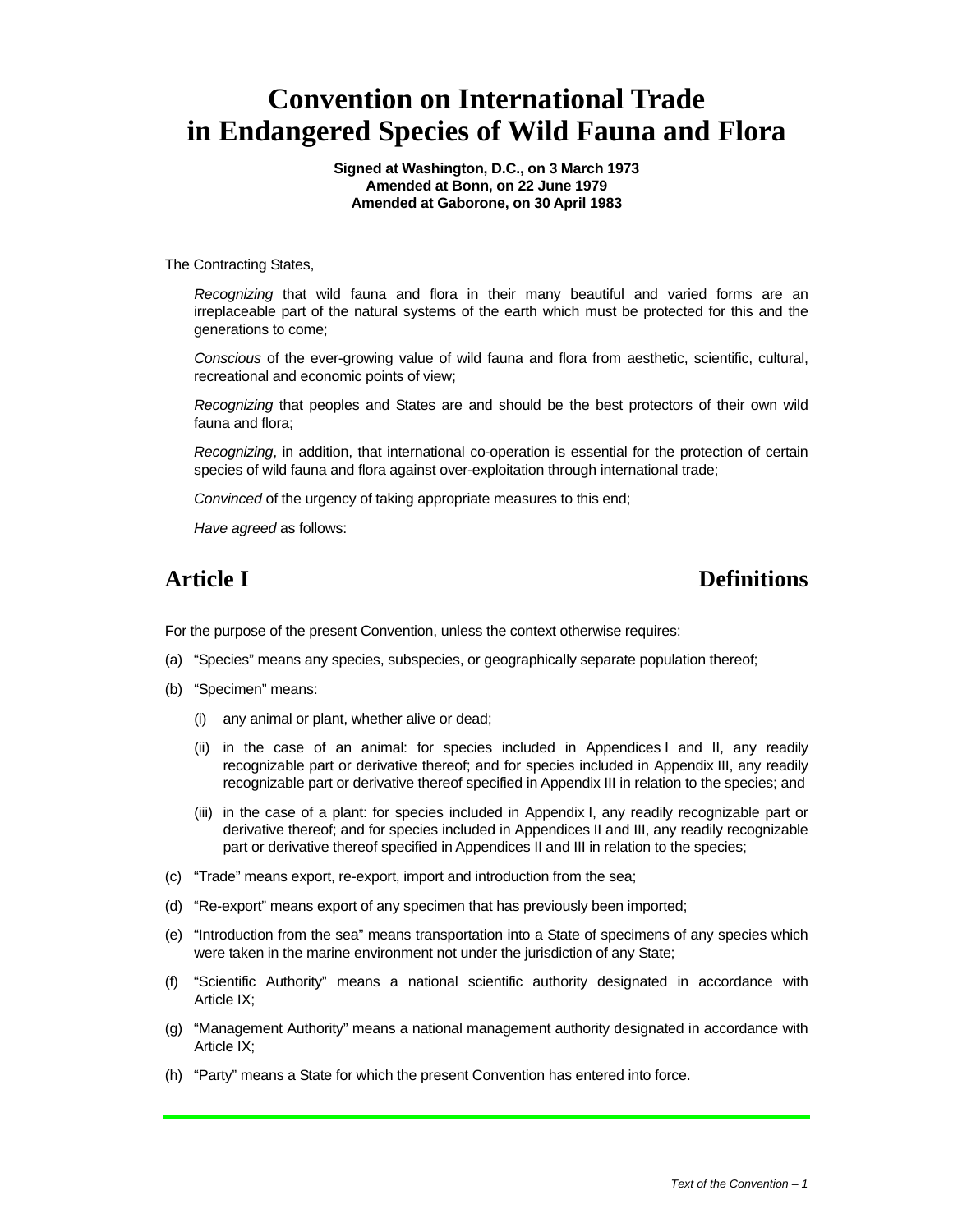### **Article II** Fundamental principles

- 1. Appendix I shall include all species threatened with extinction which are or may be affected by trade. Trade in specimens of these species must be subject to particularly strict regulation in order not to endanger further their survival and must only be authorized in exceptional circumstances.
- 2. Appendix II shall include:
	- (a) all species which although not necessarily now threatened with extinction may become so unless trade in specimens of such species is subject to strict regulation in order to avoid utilization incompatible with their survival; and
	- (b) other species which must be subject to regulation in order that trade in specimens of certain species referred to in sub-paragraph (a) of this paragraph may be brought under effective control.
- 3. Appendix III shall include all species which any Party identifies as being subject to regulation within its jurisdiction for the purpose of preventing or restricting exploitation, and as needing the co-operation of other Parties in the control of trade.
- 4. The Parties shall not allow trade in specimens of species included in Appendices I, II and III except in accordance with the provisions of the present Convention.

### **Article III Regulation of trade in specimens of species included in Appendix I**

- 1. All trade in specimens of species included in Appendix I shall be in accordance with the provisions of this Article.
- 2. The export of any specimen of a species included in Appendix I shall require the prior grant and presentation of an export permit. An export permit shall only be granted when the following conditions have been met:
	- (a) a Scientific Authority of the State of export has advised that such export will not be detrimental to the survival of that species;
	- (b) a Management Authority of the State of export is satisfied that the specimen was not obtained in contravention of the laws of that State for the protection of fauna and flora;
	- (c) a Management Authority of the State of export is satisfied that any living specimen will be so prepared and shipped as to minimize the risk of injury, damage to health or cruel treatment; and
	- (d) a Management Authority of the State of export is satisfied that an import permit has been granted for the specimen.
- 3. The import of any specimen of a species included in Appendix I shall require the prior grant and presentation of an import permit and either an export permit or a re-export certificate. An import permit shall only be granted when the following conditions have been met:
	- (a) a Scientific Authority of the State of import has advised that the import will be for purposes which are not detrimental to the survival of the species involved;
	- (b) a Scientific Authority of the State of import is satisfied that the proposed recipient of a living specimen is suitably equipped to house and care for it; and
	- (c) a Management Authority of the State of import is satisfied that the specimen is not to be used for primarily commercial purposes.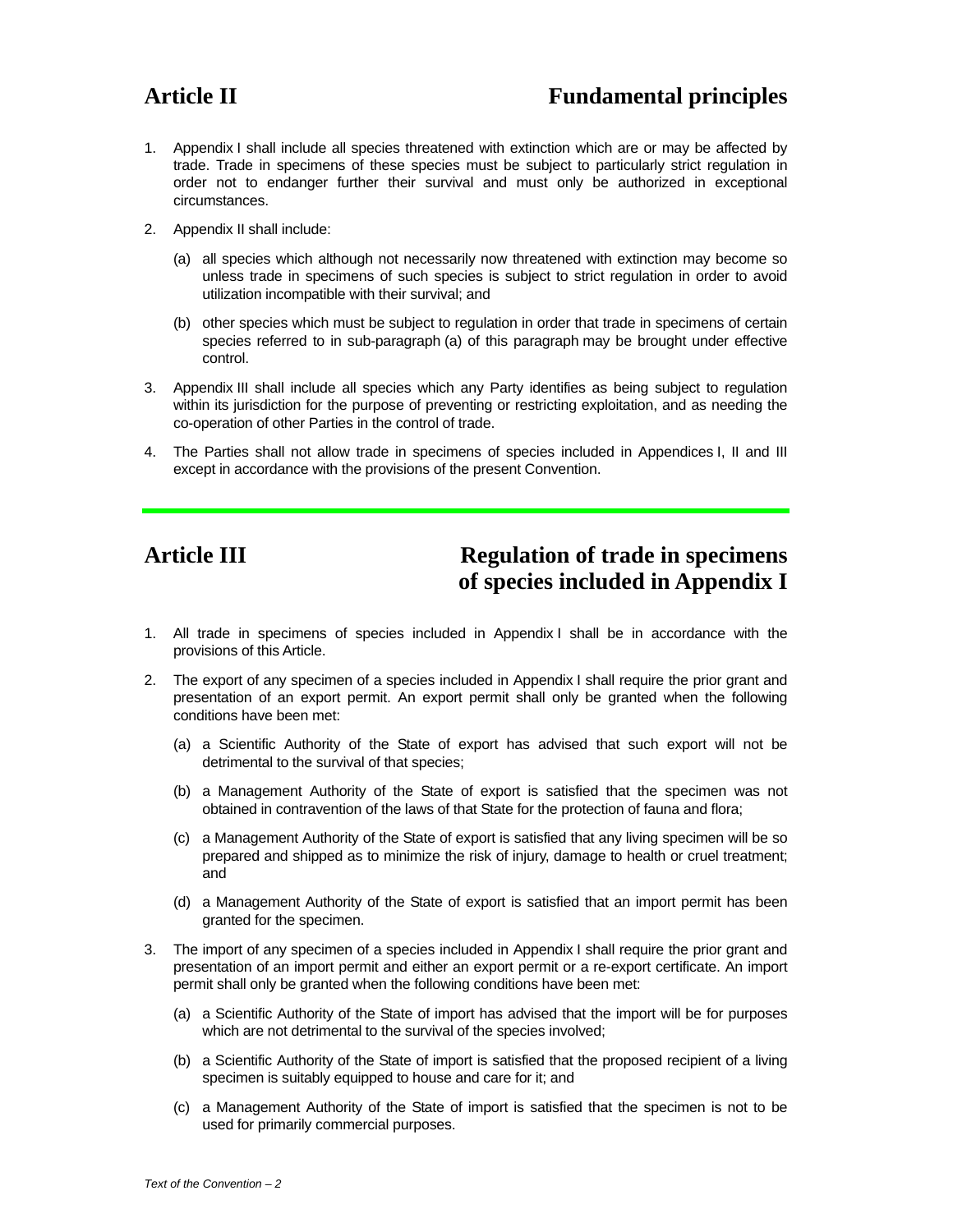- 4. The re-export of any specimen of a species included in Appendix I shall require the prior grant and presentation of a re-export certificate. A re-export certificate shall only be granted when the following conditions have been met:
	- (a) a Management Authority of the State of re-export is satisfied that the specimen was imported into that State in accordance with the provisions of the present Convention;
	- (b) a Management Authority of the State of re-export is satisfied that any living specimen will be so prepared and shipped as to minimize the risk of injury, damage to health or cruel treatment; and
	- (c) a Management Authority of the State of re-export is satisfied that an import permit has been granted for any living specimen.
- 5. The introduction from the sea of any specimen of a species included in Appendix I shall require the prior grant of a certificate from a Management Authority of the State of introduction. A certificate shall only be granted when the following conditions have been met:
	- (a) a Scientific Authority of the State of introduction advises that the introduction will not be detrimental to the survival of the species involved;
	- (b) a Management Authority of the State of introduction is satisfied that the proposed recipient of a living specimen is suitably equipped to house and care for it; and
	- (c) a Management Authority of the State of introduction is satisfied that the specimen is not to be used for primarily commercial purposes.

### Article IV Regulation of trade in specimens  **of species included in Appendix II**

- 1. All trade in specimens of species included in Appendix II shall be in accordance with the provisions of this Article.
- 2. The export of any specimen of a species included in Appendix II shall require the prior grant and presentation of an export permit. An export permit shall only be granted when the following conditions have been met:
	- (a) a Scientific Authority of the State of export has advised that such export will not be detrimental to the survival of that species;
	- (b) a Management Authority of the State of export is satisfied that the specimen was not obtained in contravention of the laws of that State for the protection of fauna and flora; and
	- (c) a Management Authority of the State of export is satisfied that any living specimen will be so prepared and shipped as to minimize the risk of injury, damage to health or cruel treatment.
- 3. A Scientific Authority in each Party shall monitor both the export permits granted by that State for specimens of species included in Appendix II and the actual exports of such specimens. Whenever a Scientific Authority determines that the export of specimens of any such species should be limited in order to maintain that species throughout its range at a level consistent with its role in the ecosystems in which it occurs and well above the level at which that species might become eligible for inclusion in Appendix I, the Scientific Authority shall advise the appropriate Management Authority of suitable measures to be taken to limit the grant of export permits for specimens of that species.
- 4. The import of any specimen of a species included in Appendix II shall require the prior presentation of either an export permit or a re-export certificate.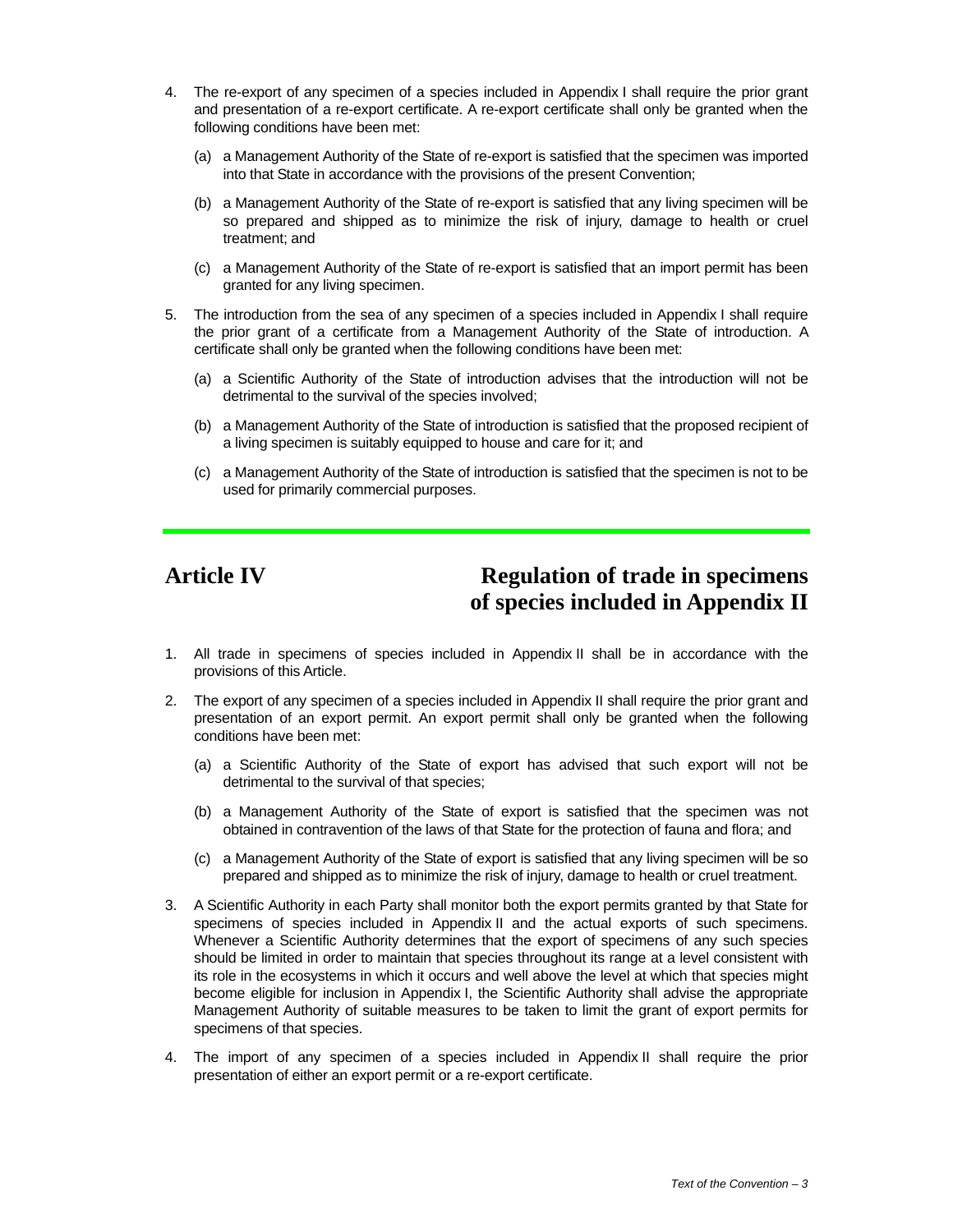- 5. The re-export of any specimen of a species included in Appendix II shall require the prior grant and presentation of a re-export certificate. A re-export certificate shall only be granted when the following conditions have been met:
	- (a) a Management Authority of the State of re-export is satisfied that the specimen was imported into that State in accordance with the provisions of the present Convention; and
	- (b) a Management Authority of the State of re-export is satisfied that any living specimen will be so prepared and shipped as to minimize the risk of injury, damage to health or cruel treatment.
- 6. The introduction from the sea of any specimen of a species included in Appendix II shall require the prior grant of a certificate from a Management Authority of the State of introduction. A certificate shall only be granted when the following conditions have been met:
	- (a) a Scientific Authority of the State of introduction advises that the introduction will not be detrimental to the survival of the species involved; and
	- (b) a Management Authority of the State of introduction is satisfied that any living specimen will be so handled as to minimize the risk of injury, damage to health or cruel treatment.
- 7. Certificates referred to in paragraph 6 of this Article may be granted on the advice of a Scientific Authority, in consultation with other national scientific authorities or, when appropriate, international scientific authorities, in respect of periods not exceeding one year for total numbers of specimens to be introduced in such periods.

# Article V Regulation of trade in specimens  **of species included in Appendix III**

- 1. All trade in specimens of species included in Appendix III shall be in accordance with the provisions of this Article.
- 2. The export of any specimen of a species included in Appendix III from any State which has included that species in Appendix III shall require the prior grant and presentation of an export permit. An export permit shall only be granted when the following conditions have been met:
	- (a) a Management Authority of the State of export is satisfied that the specimen was not obtained in contravention of the laws of that State for the protection of fauna and flora; and
	- (b) a Management Authority of the State of export is satisfied that any living specimen will be so prepared and shipped as to minimize the risk of injury, damage to health or cruel treatment.
- 3. The import of any specimen of a species included in Appendix III shall require, except in circumstances to which paragraph 4 of this Article applies, the prior presentation of a certificate of origin and, where the import is from a State which has included that species in Appendix III, an export permit.
- 4. In the case of re-export, a certificate granted by the Management Authority of the State of reexport that the specimen was processed in that State or is being re-exported shall be accepted by the State of import as evidence that the provisions of the present Convention have been complied with in respect of the specimen concerned.

### **Article VI Permits and certificates**

1. Permits and certificates granted under the provisions of Articles III, IV, and V shall be in accordance with the provisions of this Article.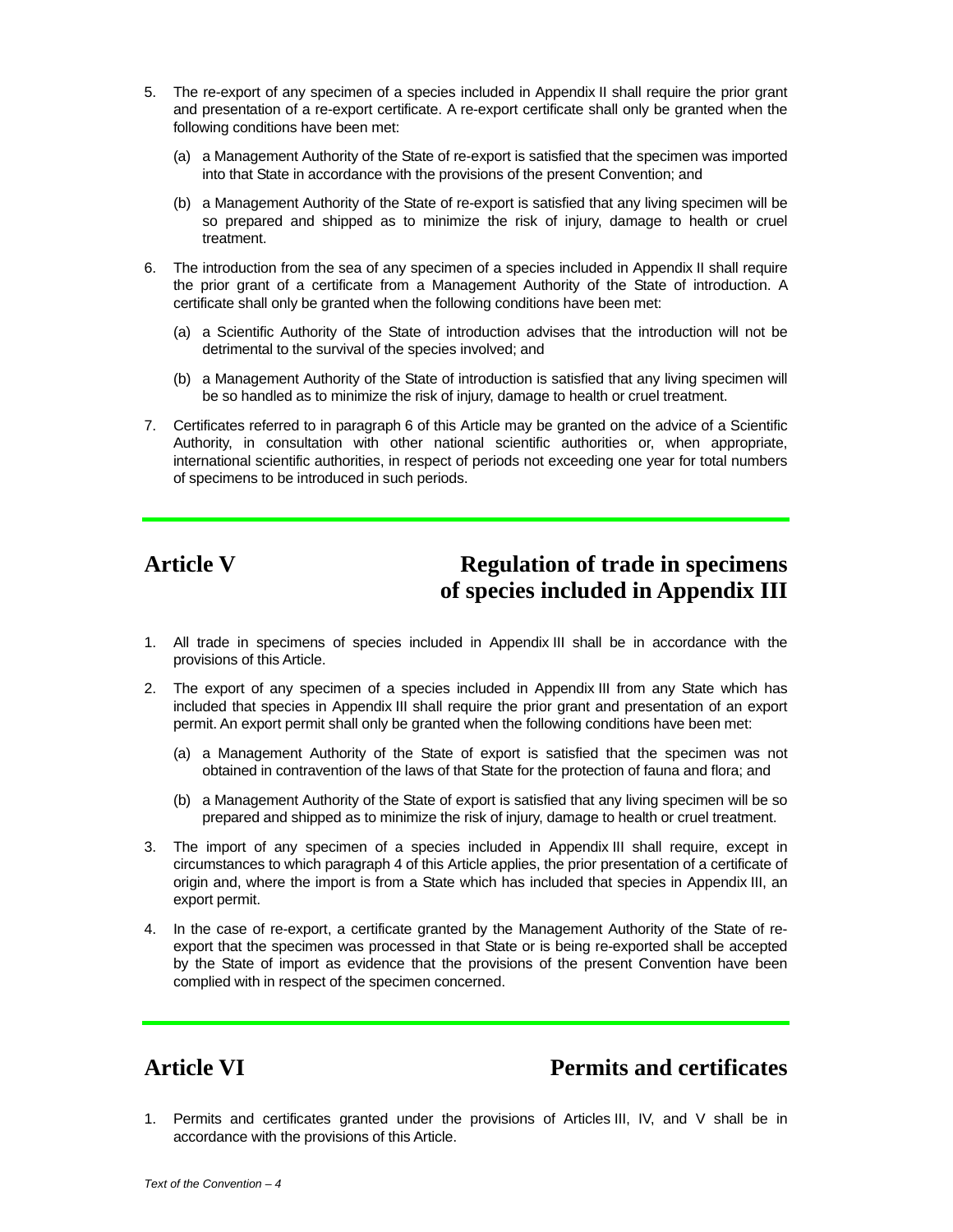- 2. An export permit shall contain the information specified in the model set forth in Appendix IV, and may only be used for export within a period of six months from the date on which it was granted.
- 3. Each permit or certificate shall contain the title of the present Convention, the name and any identifying stamp of the Management Authority granting it and a control number assigned by the Management Authority.
- 4. Any copies of a permit or certificate issued by a Management Authority shall be clearly marked as copies only and no such copy may be used in place of the original, except to the extent endorsed thereon.
- 5. A separate permit or certificate shall be required for each consignment of specimens.
- 6. A Management Authority of the State of import of any specimen shall cancel and retain the export permit or re-export certificate and any corresponding import permit presented in respect of the import of that specimen.
- 7. Where appropriate and feasible a Management Authority may affix a mark upon any specimen to assist in identifying the specimen. For these purposes "mark" means any indelible imprint, lead seal or other suitable means of identifying a specimen, designed in such a way as to render its imitation by unauthorized persons as difficult as possible.

### **Article VII Exemptions and other special provisions relating to trade**

- 1. The provisions of Articles III, IV and V shall not apply to the transit or transhipment of specimens through or in the territory of a Party while the specimens remain in Customs control.
- 2. Where a Management Authority of the State of export or re-export is satisfied that a specimen was acquired before the provisions of the present Convention applied to that specimen, the provisions of Articles III, IV and V shall not apply to that specimen where the Management Authority issues a certificate to that effect.
- 3. The provisions of Articles III, IV and V shall not apply to specimens that are personal or household effects. This exemption shall not apply where:
	- (a) in the case of specimens of a species included in Appendix I, they were acquired by the owner outside his State of usual residence, and are being imported into that State; or
	- (b) in the case of specimens of species included in Appendix II:
		- (i) they were acquired by the owner outside his State of usual residence and in a State where removal from the wild occurred;
		- (ii) they are being imported into the owner's State of usual residence; and
		- (iii) the State where removal from the wild occurred requires the prior grant of export permits before any export of such specimens;

 unless a Management Authority is satisfied that the specimens were acquired before the provisions of the present Convention applied to such specimens.

- 4. Specimens of an animal species included in Appendix I bred in captivity for commercial purposes, or of a plant species included in Appendix I artificially propagated for commercial purposes, shall be deemed to be specimens of species included in Appendix II.
- 5. Where a Management Authority of the State of export is satisfied that any specimen of an animal species was bred in captivity or any specimen of a plant species was artificially propagated, or is a part of such an animal or plant or was derived therefrom, a certificate by that Management Authority to that effect shall be accepted in lieu of any of the permits or certificates required under the provisions of Article III, IV or V.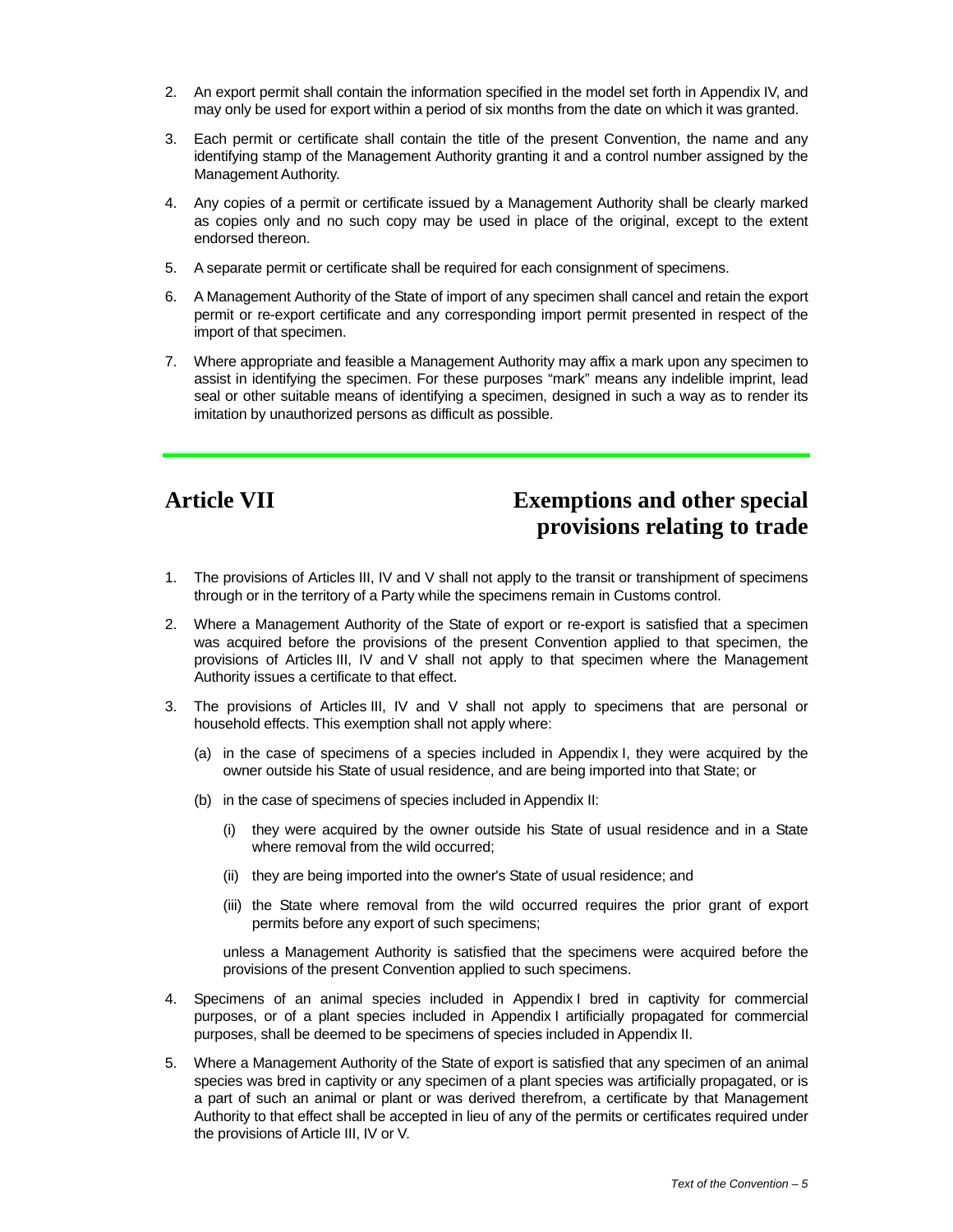- 6. The provisions of Articles III, IV and V shall not apply to the non-commercial loan, donation or exchange between scientists or scientific institutions registered by a Management Authority of their State, of herbarium specimens, other preserved, dried or embedded museum specimens, and live plant material which carry a label issued or approved by a Management Authority.
- 7. A Management Authority of any State may waive the requirements of Articles III, IV and V and allow the movement without permits or certificates of specimens which form part of a travelling zoo, circus, menagerie, plant exhibition or other travelling exhibition provided that:
	- (a) the exporter or importer registers full details of such specimens with that Management Authority;
	- (b) the specimens are in either of the categories specified in paragraph 2 or 5 of this Article; and
	- (c) the Management Authority is satisfied that any living specimen will be so transported and cared for as to minimize the risk of injury, damage to health or cruel treatment.

### **Article VIII Measures to be taken by the Parties**

- 1. The Parties shall take appropriate measures to enforce the provisions of the present Convention and to prohibit trade in specimens in violation thereof. These shall include measures:
	- (a) to penalize trade in, or possession of, such specimens, or both; and
	- (b) to provide for the confiscation or return to the State of export of such specimens.
- 2. In addition to the measures taken under paragraph 1 of this Article, a Party may, when it deems it necessary, provide for any method of internal reimbursement for expenses incurred as a result of the confiscation of a specimen traded in violation of the measures taken in the application of the provisions of the present Convention.
- 3. As far as possible, the Parties shall ensure that specimens shall pass through any formalities required for trade with a minimum of delay. To facilitate such passage, a Party may designate ports of exit and ports of entry at which specimens must be presented for clearance. The Parties shall ensure further that all living specimens, during any period of transit, holding or shipment, are properly cared for so as to minimize the risk of injury, damage to health or cruel treatment.
- 4. Where a living specimen is confiscated as a result of measures referred to in paragraph 1 of this Article:
	- (a) the specimen shall be entrusted to a Management Authority of the State of confiscation;
	- (b) the Management Authority shall, after consultation with the State of export, return the specimen to that State at the expense of that State, or to a rescue centre or such other place as the Management Authority deems appropriate and consistent with the purposes of the present Convention; and
	- (c) the Management Authority may obtain the advice of a Scientific Authority, or may, whenever it considers it desirable, consult the Secretariat in order to facilitate the decision under subparagraph (b) of this paragraph, including the choice of a rescue centre or other place.
- 5. A rescue centre as referred to in paragraph 4 of this Article means an institution designated by a Management Authority to look after the welfare of living specimens, particularly those that have been confiscated.
- 6. Each Party shall maintain records of trade in specimens of species included in Appendices I, II and III which shall cover:
	- (a) the names and addresses of exporters and importers; and
	- (b) the number and type of permits and certificates granted; the States with which such trade occurred; the numbers or quantities and types of specimens, names of species as included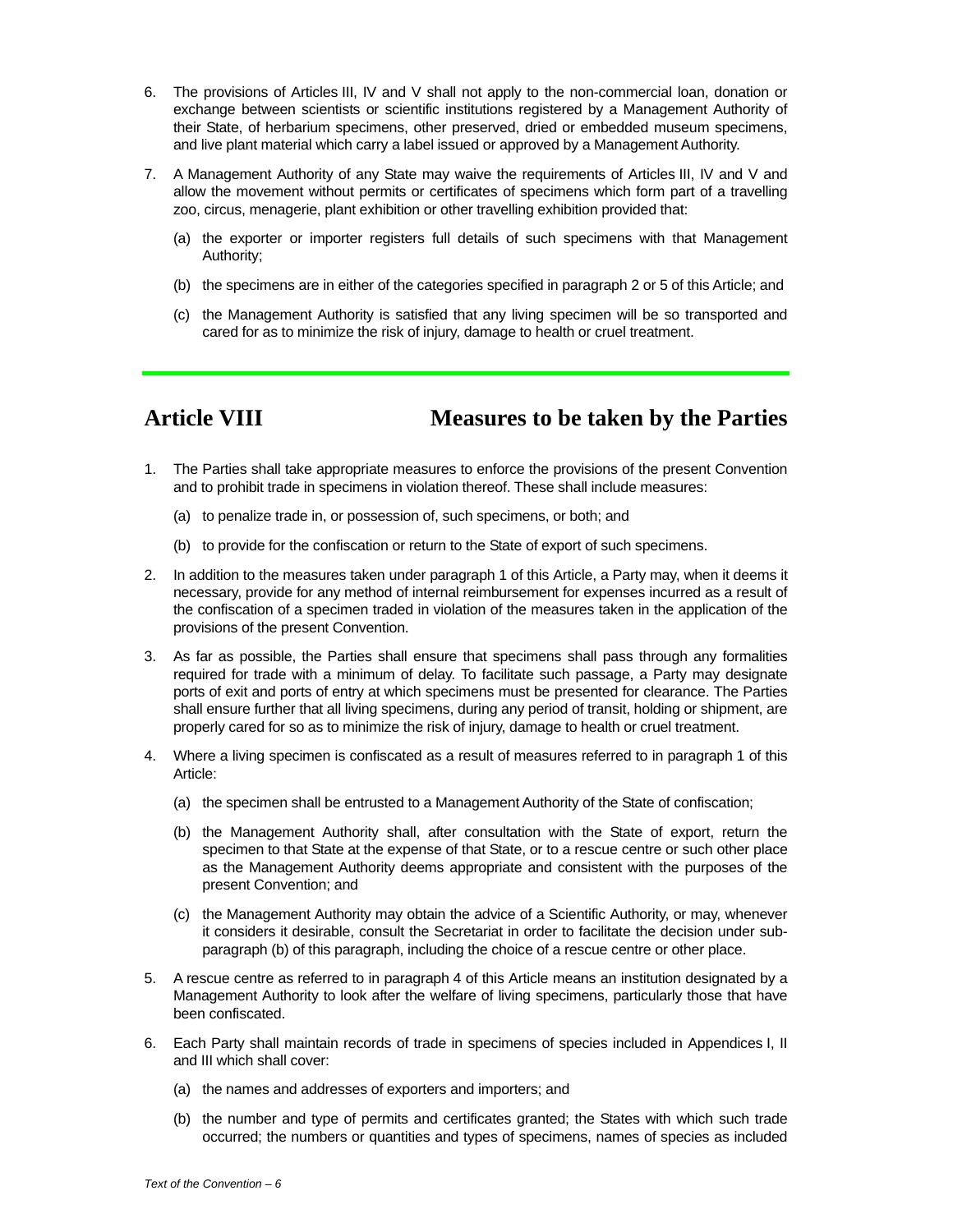in Appendices I, II and III and, where applicable, the size and sex of the specimens in question.

- 7. Each Party shall prepare periodic reports on its implementation of the present Convention and shall transmit to the Secretariat:
	- (a) an annual report containing a summary of the information specified in sub-paragraph (b) of paragraph 6 of this Article; and
	- (b) a biennial report on legislative, regulatory and administrative measures taken to enforce the provisions of the present Convention.
- 8. The information referred to in paragraph 7 of this Article shall be available to the public where this is not inconsistent with the law of the Party concerned.

# **Article IX Management and Scientific Authorities**

- 1. Each Party shall designate for the purposes of the present Convention:
	- (a) one or more Management Authorities competent to grant permits or certificates on behalf of that Party; and
	- (b) one or more Scientific Authorities.
- 2. A State depositing an instrument of ratification, acceptance, approval or accession shall at that time inform the Depositary Government of the name and address of the Management Authority authorized to communicate with other Parties and with the Secretariat.
- 3. Any changes in the designations or authorizations under the provisions of this Article shall be communicated by the Party concerned to the Secretariat for transmission to all other Parties.
- 4. Any Management Authority referred to in paragraph 2 of this Article shall, if so requested by the Secretariat or the Management Authority of another Party, communicate to it impression of stamps, seals or other devices used to authenticate permits or certificates.

### **Article X Trade with States not party to the Convention**

Where export or re-export is to, or import is from, a State not a Party to the present Convention, comparable documentation issued by the competent authorities in that State which substantially conforms with the requirements of the present Convention for permits and certificates may be accepted in lieu thereof by any Party.

### **Article XI Conference of the Parties**

- 1. The Secretariat shall call a meeting of the Conference of the Parties not later than two years after the entry into force of the present Convention.
- 2. Thereafter the Secretariat shall convene regular meetings at least once every two years, unless the Conference decides otherwise, and extraordinary meetings at any time on the written request of at least one-third of the Parties.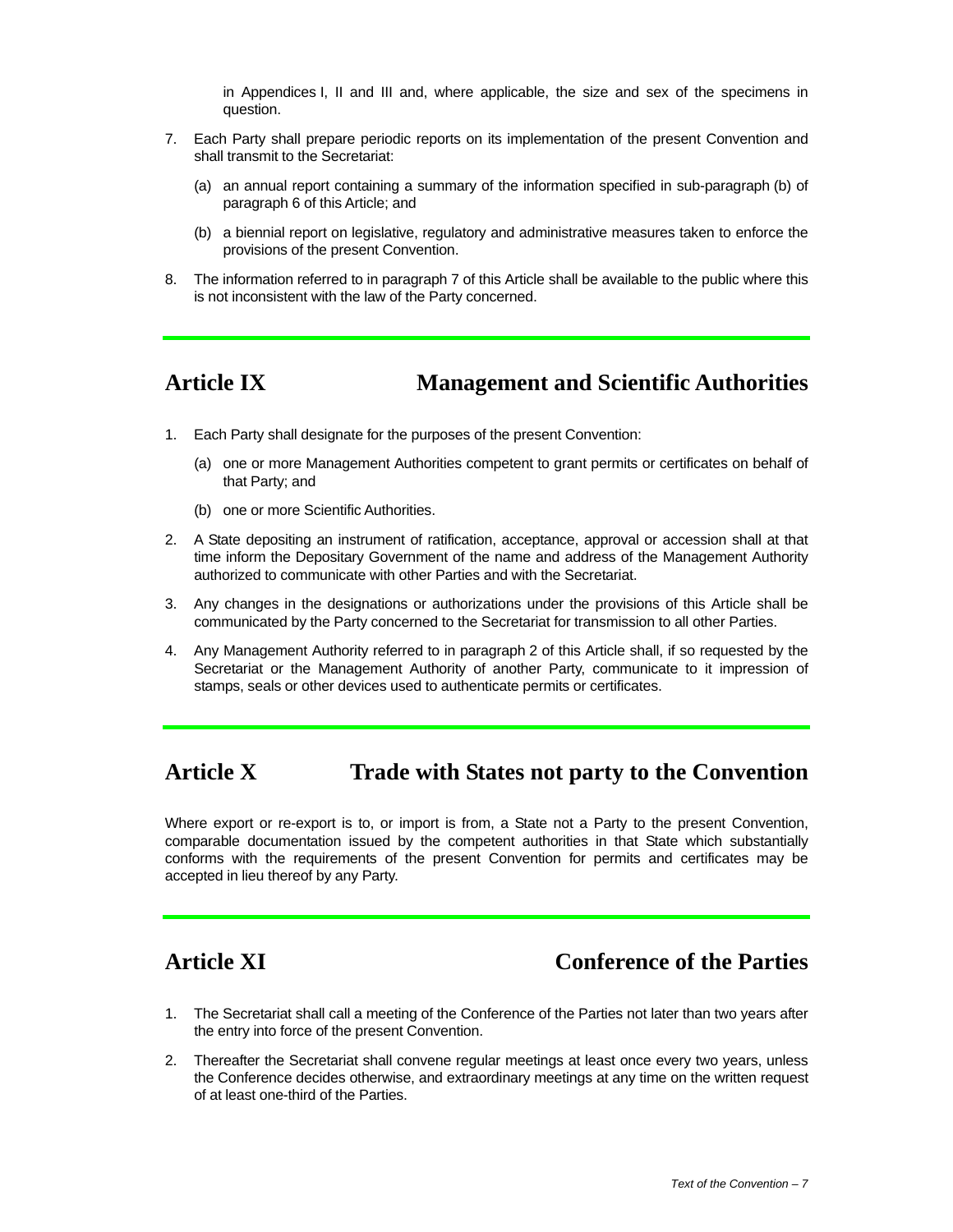- 3. At meetings, whether regular or extraordinary, the Parties shall review the implementation of the present Convention and may:
	- (a) make such provision as may be necessary to enable the Secretariat to carry out its duties, and adopt financial provisions;
	- (b) consider and adopt amendments to Appendices I and II in accordance with Article XV;
	- (c) review the progress made towards the restoration and conservation of the species included in Appendices I, II and III;
	- (d) receive and consider any reports presented by the Secretariat or by any Party; and
	- (e) where appropriate, make recommendations for improving the effectiveness of the present Convention.
- 4. At each regular meeting, the Parties may determine the time and venue of the next regular meeting to be held in accordance with the provisions of paragraph 2 of this Article.
- 5. At any meeting, the Parties may determine and adopt rules of procedure for the meeting.
- 6. The United Nations, its Specialized Agencies and the International Atomic Energy Agency, as well as any State not a Party to the present Convention, may be represented at meetings of the Conference by observers, who shall have the right to participate but not to vote.
- 7. Any body or agency technically qualified in protection, conservation or management of wild fauna and flora, in the following categories, which has informed the Secretariat of its desire to be represented at meetings of the Conference by observers, shall be admitted unless at least onethird of the Parties present object:
	- (a) international agencies or bodies, either governmental or non-governmental, and national governmental agencies and bodies; and
	- (b) national non-governmental agencies or bodies which have been approved for this purpose by the State in which they are located.

Once admitted, these observers shall have the right to participate but not to vote.

### **Article XII** The Secretariat

- 1. Upon entry into force of the present Convention, a Secretariat shall be provided by the Executive Director of the United Nations Environment Programme. To the extent and in the manner he considers appropriate, he may be assisted by suitable inter-governmental or non-governmental international or national agencies and bodies technically qualified in protection, conservation and management of wild fauna and flora.
- 2. The functions of the Secretariat shall be:
	- (a) to arrange for and service meetings of the Parties;
	- (b) to perform the functions entrusted to it under the provisions of Articles XV and XVI of the present Convention;
	- (c) to undertake scientific and technical studies in accordance with programmes authorized by the Conference of the Parties as will contribute to the implementation of the present Convention, including studies concerning standards for appropriate preparation and shipment of living specimens and the means of identifying specimens;
	- (d) to study the reports of Parties and to request from Parties such further information with respect thereto as it deems necessary to ensure implementation of the present Convention;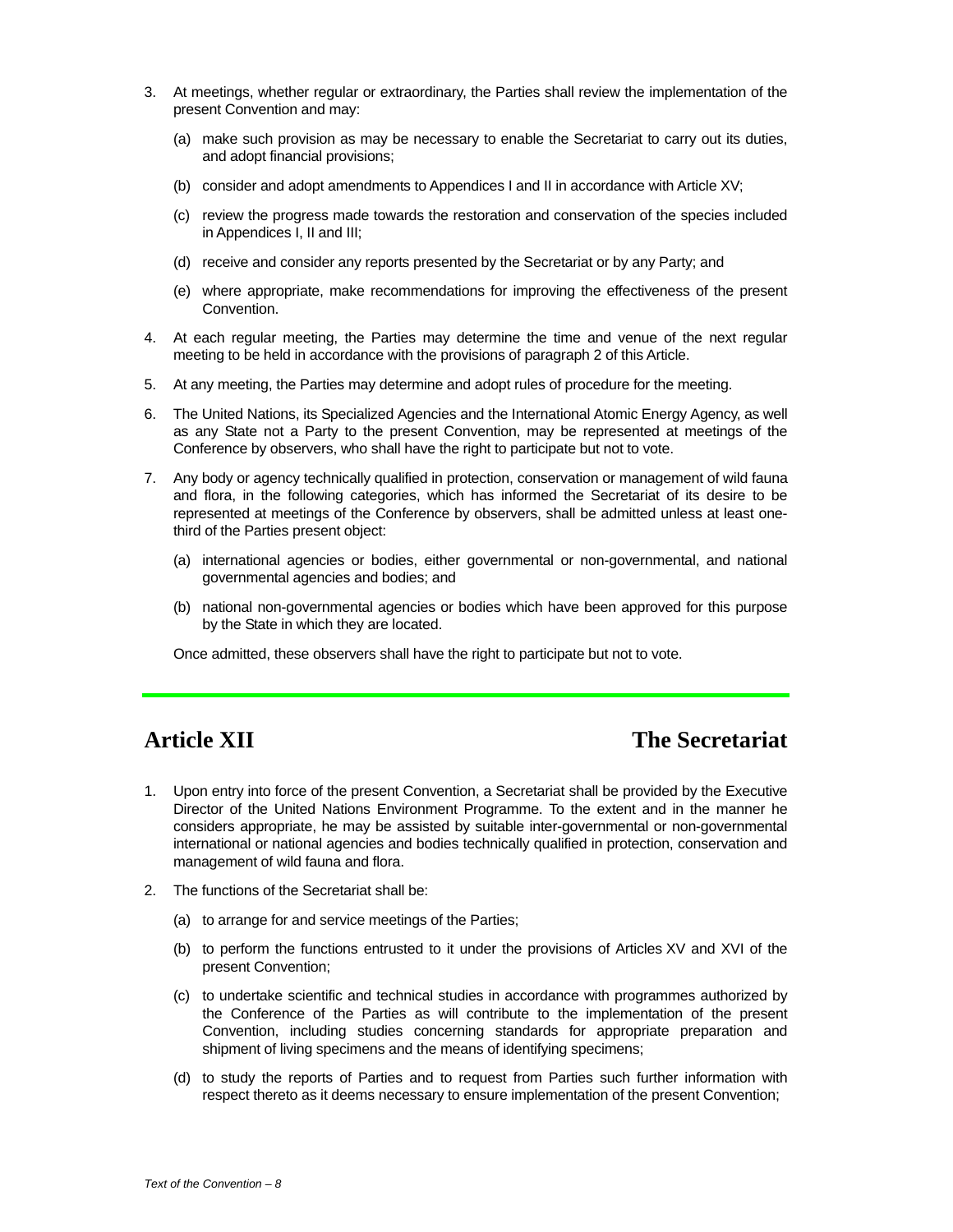- (e) to invite the attention of the Parties to any matter pertaining to the aims of the present Convention;
- (f) to publish periodically and distribute to the Parties current editions of Appendices I, II and III together with any information which will facilitate identification of specimens of species included in those Appendices;
- (g) to prepare annual reports to the Parties on its work and on the implementation of the present Convention and such other reports as meetings of the Parties may request;
- (h) to make recommendations for the implementation of the aims and provisions of the present Convention, including the exchange of information of a scientific or technical nature;
- (i) to perform any other function as may be entrusted to it by the Parties.

### **Article XIII 1996 1997 11: 12:33 International measures**

- 1. When the Secretariat in the light of information received is satisfied that any species included in Appendix I or II is being affected adversely by trade in specimens of that species or that the provisions of the present Convention are not being effectively implemented, it shall communicate such information to the authorized Management Authority of the Party or Parties concerned.
- 2. When any Party receives a communication as indicated in paragraph 1 of this Article, it shall, as soon as possible, inform the Secretariat of any relevant facts insofar as its laws permit and, where appropriate, propose remedial action. Where the Party considers that an inquiry is desirable, such inquiry may be carried out by one or more persons expressly authorized by the Party.
- 3. The information provided by the Party or resulting from any inquiry as specified in paragraph 2 of this Article shall be reviewed by the next Conference of the Parties which may make whatever recommendations it deems appropriate.

### **Article XIV Effect on domestic legislation and international conventions**

- 1. The provisions of the present Convention shall in no way affect the right of Parties to adopt:
	- (a) stricter domestic measures regarding the conditions for trade, taking, possession or transport of specimens of species included in Appendices I, II and III, or the complete prohibition thereof; or
	- (b) domestic measures restricting or prohibiting trade, taking, possession or transport of species not included in Appendix I, II or III.
- 2. The provisions of the present Convention shall in no way affect the provisions of any domestic measures or the obligations of Parties deriving from any treaty, convention, or international agreement relating to other aspects of trade, taking, possession or transport of specimens which is in force or subsequently may enter into force for any Party including any measure pertaining to the Customs, public health, veterinary or plant quarantine fields.
- 3. The provisions of the present Convention shall in no way affect the provisions of, or the obligations deriving from, any treaty, convention or international agreement concluded or which may be concluded between States creating a union or regional trade agreement establishing or maintaining a common external Customs control and removing Customs control between the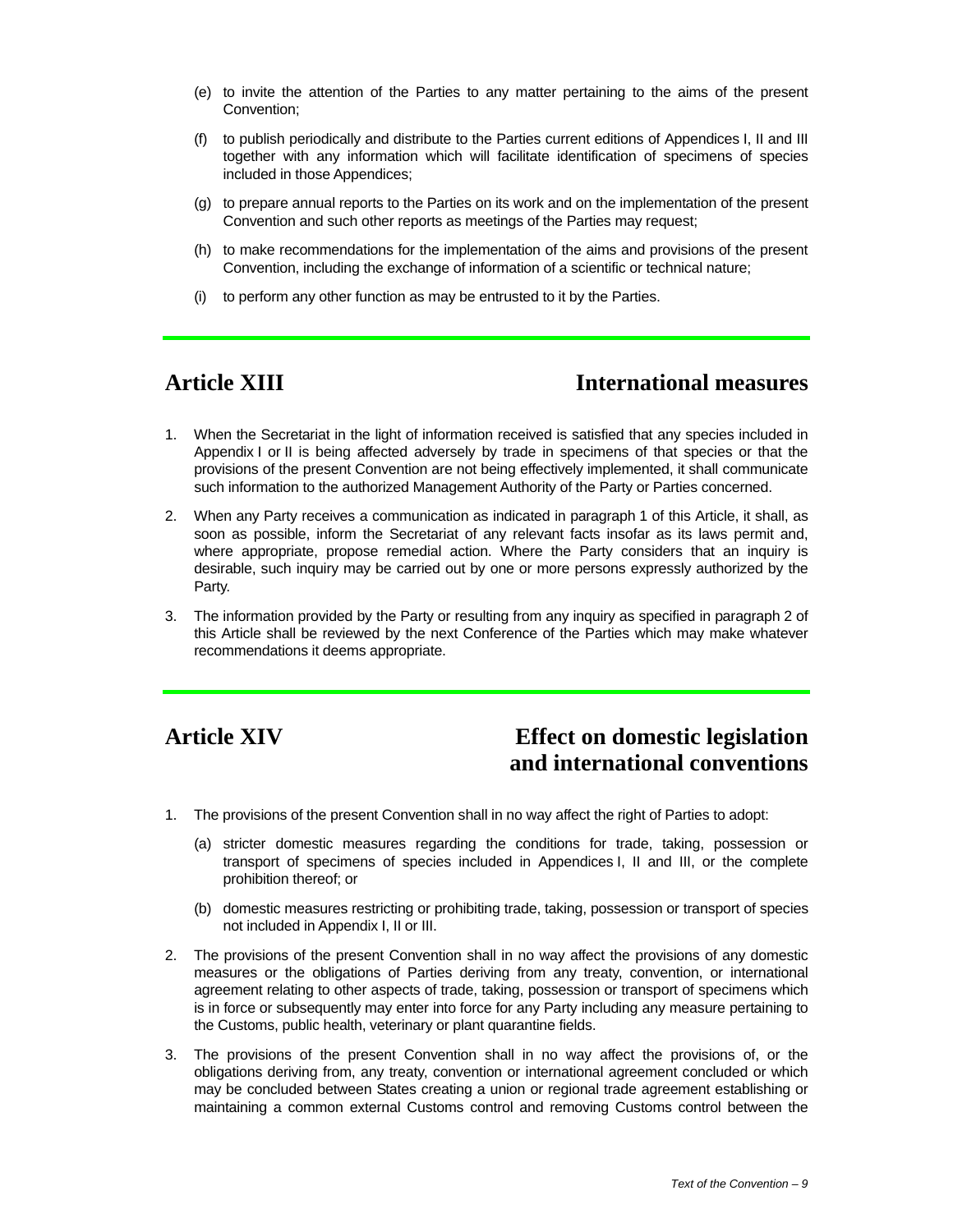parties thereto insofar as they relate to trade among the States members of that union or agreement.

- 4. A State party to the present Convention, which is also a party to any other treaty, convention or international agreement which is in force at the time of the coming into force of the present Convention and under the provisions of which protection is afforded to marine species included in Appendix II, shall be relieved of the obligations imposed on it under the provisions of the present Convention with respect to trade in specimens of species included in Appendix II that are taken by ships registered in that State and in accordance with the provisions of such other treaty, convention or international agreement.
- 5. Notwithstanding the provisions of Articles III, IV and V, any export of a specimen taken in accordance with paragraph 4 of this Article shall only require a certificate from a Management Authority of the State of introduction to the effect that the specimen was taken in accordance with the provisions of the other treaty, convention or international agreement in question.
- 6. Nothing in the present Convention shall prejudice the codification and development of the law of the sea by the United Nations Conference on the Law of the Sea convened pursuant to Resolution 2750 C (XXV) of the General Assembly of the United Nations nor the present or future claims and legal views of any State concerning the law of the sea and the nature and extent of coastal and flag State jurisdiction.

### **Article XV Amendments to Appendices I and II**

- 1. The following provisions shall apply in relation to amendments to Appendices I and II at meetings of the Conference of the Parties:
	- (a) Any Party may propose an amendment to Appendix I or II for consideration at the next meeting. The text of the proposed amendment shall be communicated to the Secretariat at least 150 days before the meeting. The Secretariat shall consult the other Parties and interested bodies on the amendment in accordance with the provisions of subparagraphs (b) and (c) of paragraph 2 of this Article and shall communicate the response to all Parties not later than 30 days before the meeting.
	- (b) Amendments shall be adopted by a two-thirds majority of Parties present and voting. For these purposes "Parties present and voting" means Parties present and casting an affirmative or negative vote. Parties abstaining from voting shall not be counted among the two-thirds required for adopting an amendment.
	- (c) Amendments adopted at a meeting shall enter into force 90 days after that meeting for all Parties except those which make a reservation in accordance with paragraph 3 of this Article.
- 2. The following provisions shall apply in relation to amendments to Appendices I and II between meetings of the Conference of the Parties:
	- (a) Any Party may propose an amendment to Appendix I or II for consideration between meetings by the postal procedures set forth in this paragraph.
	- (b) For marine species, the Secretariat shall, upon receiving the text of the proposed amendment, immediately communicate it to the Parties. It shall also consult intergovernmental bodies having a function in relation to those species especially with a view to obtaining scientific data these bodies may be able to provide and to ensuring co-ordination with any conservation measures enforced by such bodies. The Secretariat shall communicate the views expressed and data provided by these bodies and its own findings and recommendations to the Parties as soon as possible.
	- (c) For species other than marine species, the Secretariat shall, upon receiving the text of the proposed amendment, immediately communicate it to the Parties, and, as soon as possible thereafter, its own recommendations.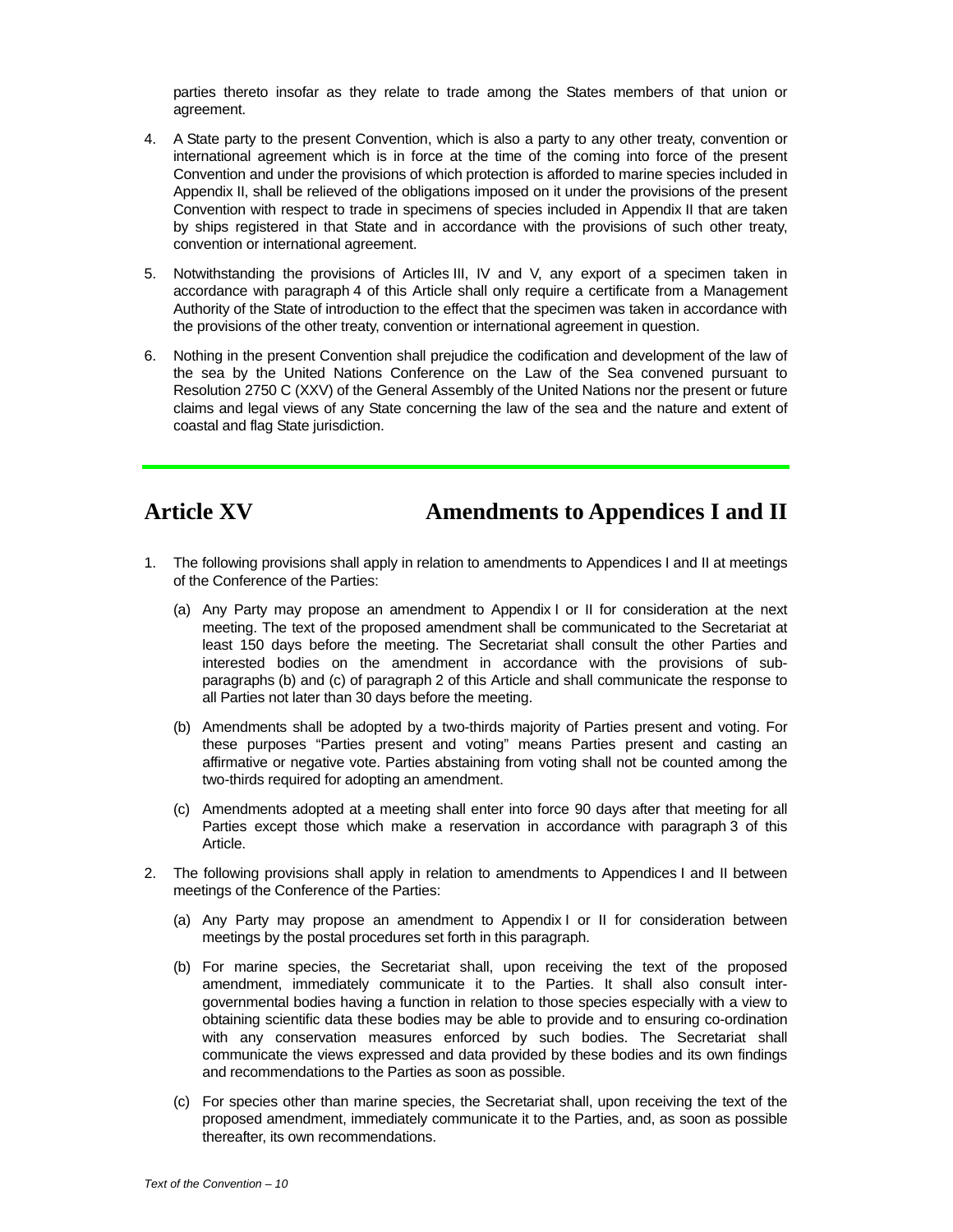- (d) Any Party may, within 60 days of the date on which the Secretariat communicated its recommendations to the Parties under sub-paragraph (b) or (c) of this paragraph, transmit to the Secretariat any comments on the proposed amendment together with any relevant scientific data and information.
- (e) The Secretariat shall communicate the replies received together with its own recommendations to the Parties as soon as possible.
- (f) If no objection to the proposed amendment is received by the Secretariat within 30 days of the date the replies and recommendations were communicated under the provisions of subparagraph (e) of this paragraph, the amendment shall enter into force 90 days later for all Parties except those which make a reservation in accordance with paragraph 3 of this Article.
- (g) If an objection by any Party is received by the Secretariat, the proposed amendment shall be submitted to a postal vote in accordance with the provisions of sub-paragraphs (h), (i) and (j) of this paragraph.
- (h) The Secretariat shall notify the Parties that notification of objection has been received.
- (i) Unless the Secretariat receives the votes for, against or in abstention from at least one-half of the Parties within 60 days of the date of notification under sub-paragraph (h) of this paragraph, the proposed amendment shall be referred to the next meeting of the Conference for further consideration.
- (j) Provided that votes are received from one-half of the Parties, the amendment shall be adopted by a two-thirds majority of Parties casting an affirmative or negative vote.
- (k) The Secretariat shall notify all Parties of the result of the vote.
- (l) If the proposed amendment is adopted it shall enter into force 90 days after the date of the notification by the Secretariat of its acceptance for all Parties except those which make a reservation in accordance with paragraph 3 of this Article.
- 3. During the period of 90 days provided for by sub-paragraph (c) of paragraph 1 or subparagraph (l) of paragraph 2 of this Article any Party may by notification in writing to the Depositary Government make a reservation with respect to the amendment.

 Until such reservation is withdrawn the Party shall be treated as a State not a Party to the present Convention with respect to trade in the species concerned.

### **Article XVI Appendix III and amendments thereto**

- 1. Any Party may at any time submit to the Secretariat a list of species which it identifies as being subject to regulation within its jurisdiction for the purpose mentioned in paragraph 3 of Article II. Appendix III shall include the names of the Parties submitting the species for inclusion therein, the scientific names of the species so submitted, and any parts or derivatives of the animals or plants concerned that are specified in relation to the species for the purposes of subparagraph (b) of Article I.
- 2. Each list submitted under the provisions of paragraph 1 of this Article shall be communicated to the Parties by the Secretariat as soon as possible after receiving it. The list shall take effect as part of Appendix III 90 days after the date of such communication. At any time after the communication of such list, any Party may by notification in writing to the Depositary Government enter a reservation with respect to any species or any parts or derivatives, and until such reservation is withdrawn, the State shall be treated as a State not a Party to the present Convention with respect to trade in the species or part or derivative concerned.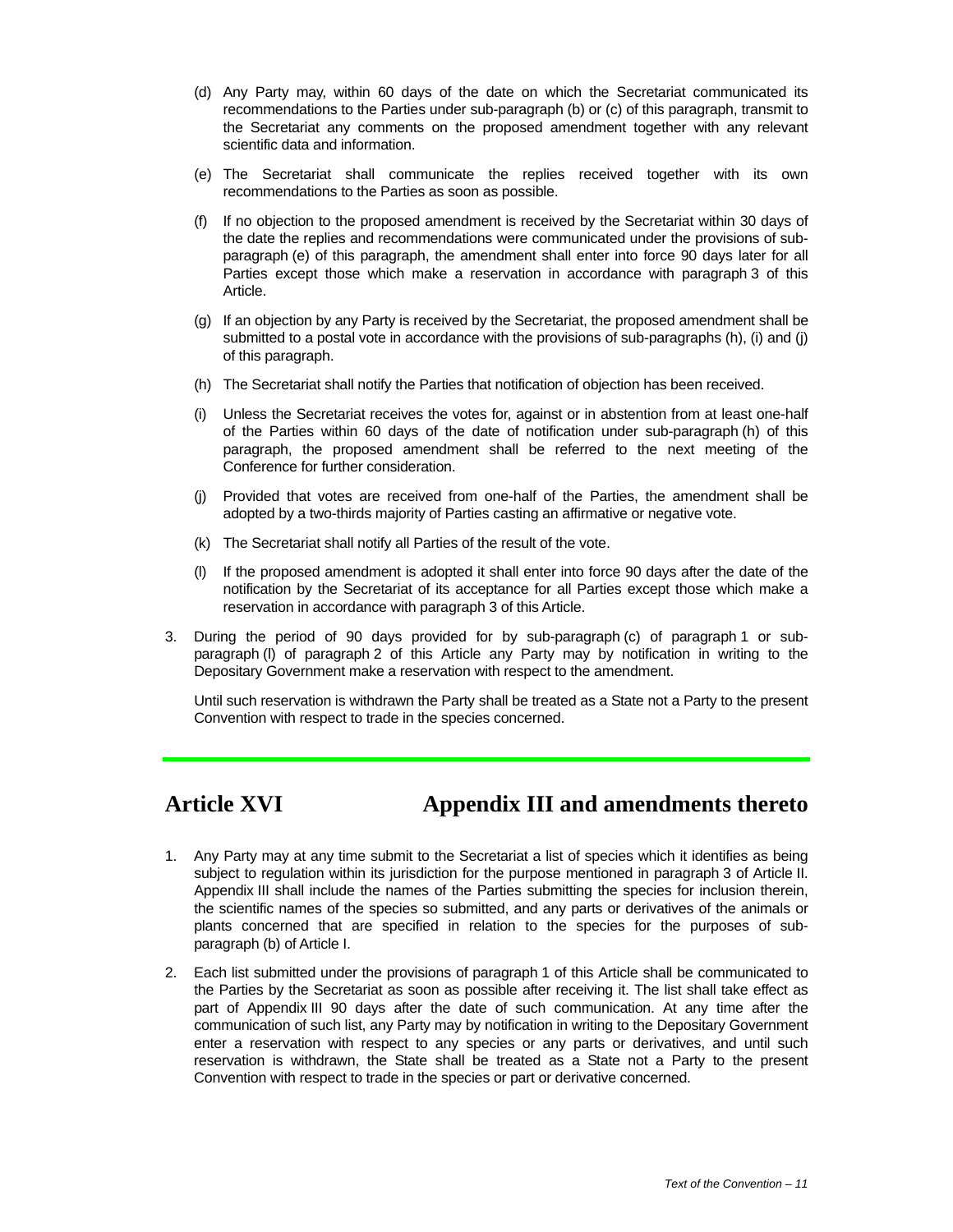- 3. A Party which has submitted a species for inclusion in Appendix III may withdraw it at any time by notification to the Secretariat which shall communicate the withdrawal to all Parties. The withdrawal shall take effect 30 days after the date of such communication.
- 4. Any Party submitting a list under the provisions of paragraph 1 of this Article shall submit to the Secretariat a copy of all domestic laws and regulations applicable to the protection of such species, together with any interpretations which the Party may deem appropriate or the Secretariat may request. The Party shall, for as long as the species in question is included in Appendix III, submit any amendments of such laws and regulations or any interpretations as they are adopted.

### Article XVII **Amendment of the Convention**

- 1. An extraordinary meeting of the Conference of the Parties shall be convened by the Secretariat on the written request of at least one-third of the Parties to consider and adopt amendments to the present Convention. Such amendments shall be adopted by a two-thirds majority of Parties present and voting. For these purposes "Parties present and voting" means Parties present and casting an affirmative or negative vote. Parties abstaining from voting shall not be counted among the two-thirds required for adopting an amendment.
- 2. The text of any proposed amendment shall be communicated by the Secretariat to all Parties at least 90 days before the meeting.
- 3. An amendment shall enter into force for the Parties which have accepted it 60 days after twothirds of the Parties have deposited an instrument of acceptance of the amendment with the Depositary Government. Thereafter, the amendment shall enter into force for any other Party 60 days after that Party deposits its instrument of acceptance of the amendment.

### **Article XVIII Resolution of disputes**

- 1. Any dispute which may arise between two or more Parties with respect to the interpretation or application of the provisions of the present Convention shall be subject to negotiation between the Parties involved in the dispute.
- 2. If the dispute can not be resolved in accordance with paragraph 1 of this Article, the Parties may, by mutual consent, submit the dispute to arbitration, in particular that of the Permanent Court of Arbitration at The Hague, and the Parties submitting the dispute shall be bound by the arbitral decision.

### **Article XIX Signature**

The present Convention shall be open for signature at Washington until 30th April 1973 and thereafter at Berne until 31st December 1974.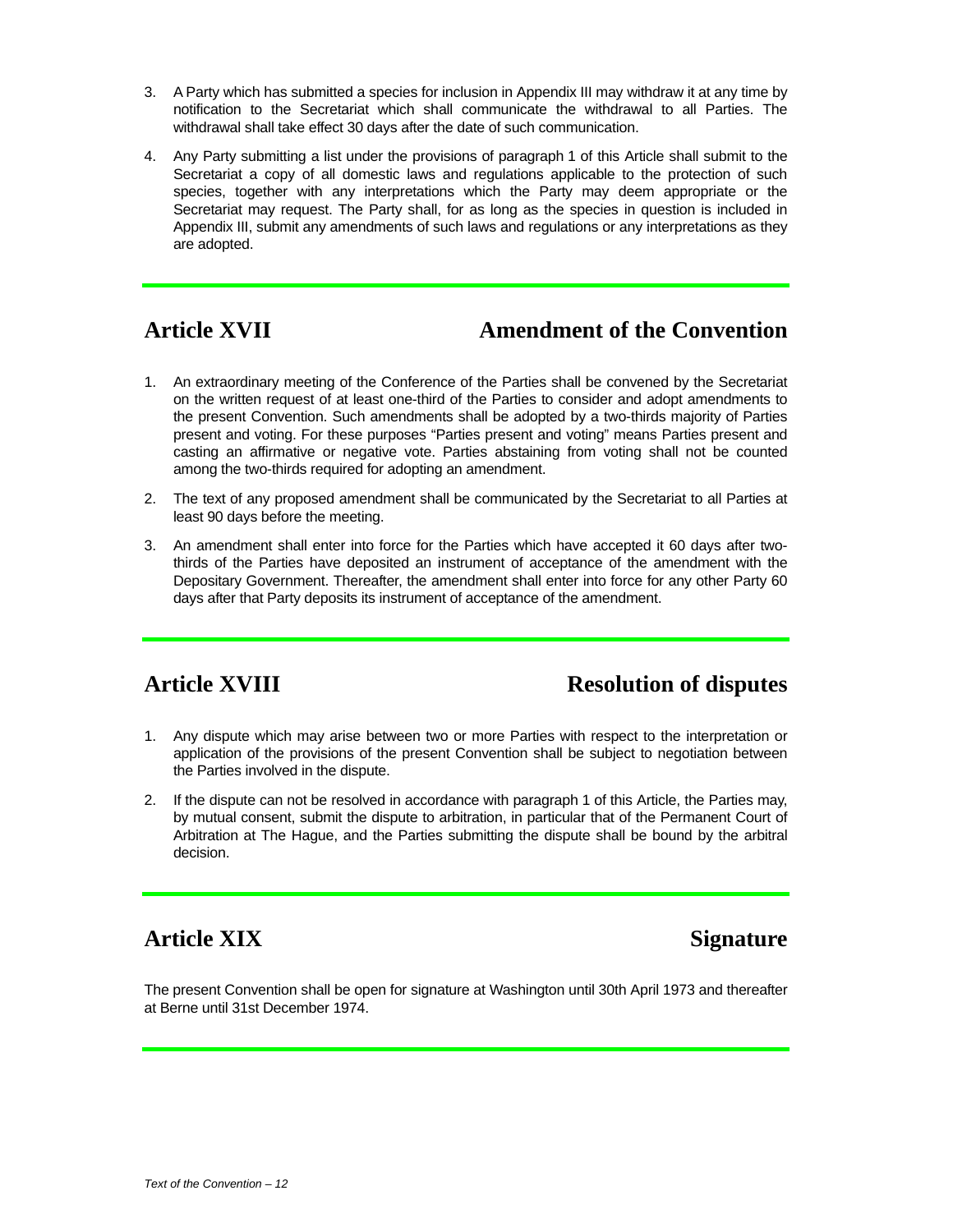The present Convention shall be subject to ratification, acceptance or approval. Instruments of ratification, acceptance or approval shall be deposited with the Government of the Swiss Confederation which shall be the Depositary Government.

### Article XXI **Accession**

- 1. The present Convention shall be open indefinitely for accession. Instruments of accession shall be deposited with the Depositary Government.
- 2. This Convention shall be open for accession by regional economic integration organizations constituted by sovereign States which have competence in respect of the negotiation, conclusion and implementation of international agreements in matters transferred to them by their Member States and covered by this Convention.
- 3. In their instruments of accession, such organizations shall declare the extent of their competence with respect to the matters governed by the Convention. These organizations shall also inform the Depositary Government of any substantial modification in the extent of their competence. Notifications by regional economic integration organizations concerning their competence with respect to matters governed by this Convention and modifications thereto shall be distributed to the Parties by the Depositary Government.
- 4. In matters within their competence, such regional economic integration organizations shall exercise the rights and fulfil the obligations which this Convention attributes to their Member States, which are Parties to the Convention. In such cases the Member States of the organizations shall not be entitled to exercise such rights individually.
- 5. In the fields of their competence, regional economic integration organizations shall exercise their right to vote with a number of votes equal to the number of their Member States which are Parties to the Convention. Such organizations shall not exercise their right to vote if their Member States exercise theirs, and vice versa.
- 6. Any reference to "Party" in the sense used in Article I (h) of this Convention to "State"/"States" or to "State Party"/"State Parties" to the Convention shall be construed as including a reference to any regional economic integration organization having competence in respect of the negotiation, conclusion and application of international agreements in matters covered by this Convention.

### **Article XXII** Entry into force

- 1. The present Convention shall enter into force 90 days after the date of deposit of the tenth instrument of ratification, acceptance, approval or accession, with the Depositary Government.
- 2. For each State which ratifies, accepts or approves the present Convention or accedes thereto after the deposit of the tenth instrument of ratification, acceptance, approval or accession, the present Convention shall enter into force 90 days after the deposit by such State of its instrument of ratification, acceptance, approval or accession.